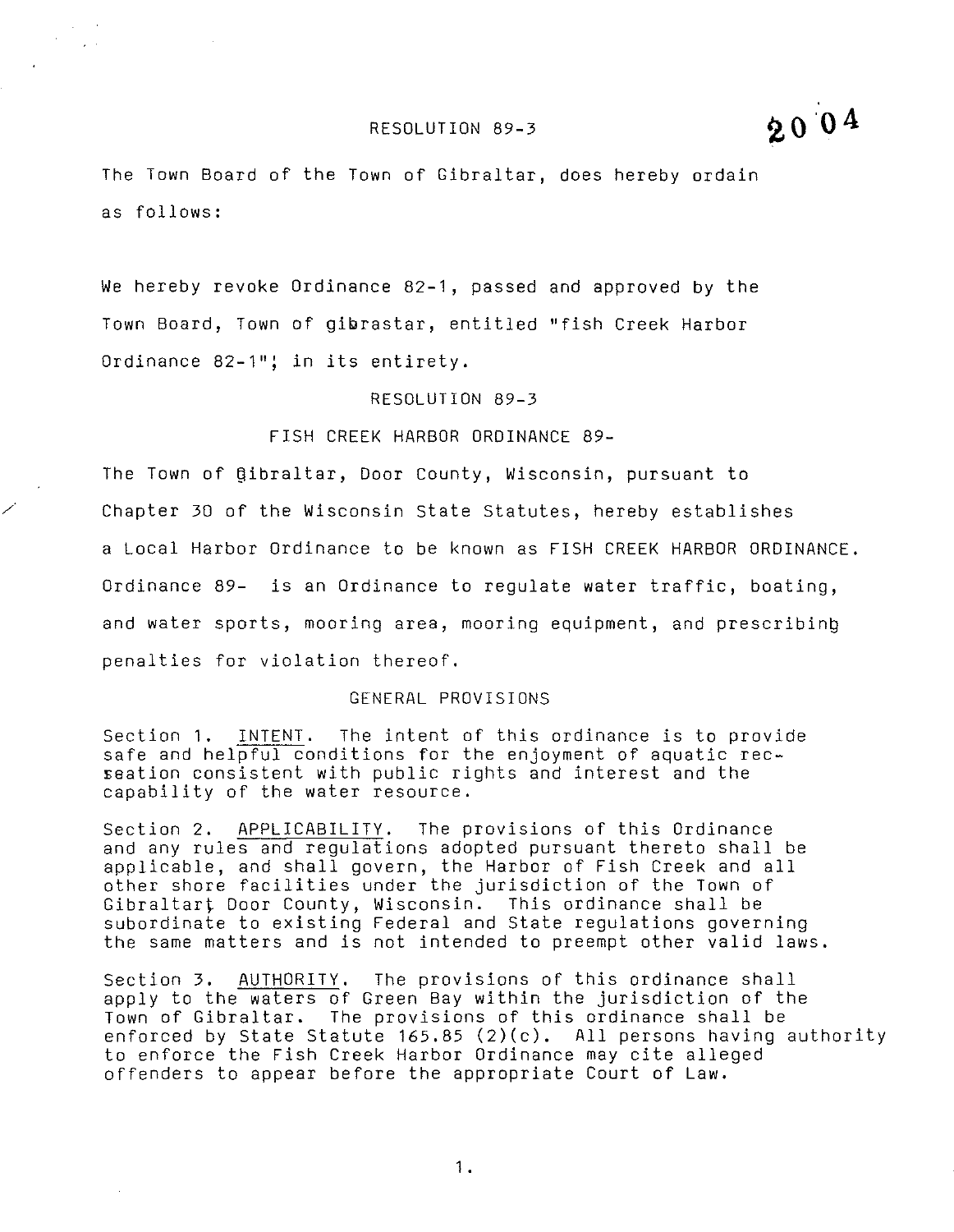Section 4. INVALIDITY OF PROVISIONS. If any provisions of this Ordinance is held invalid or inoperative, the remainder shall continue in full force and effect as though such invalid or inoperative provision had not been made.  $\theta \cap \mathbf{0}^{\mathbf{4}}$ 

Section 5. STAmE BOATING AND WATER SAFETY LAWS ADOPTED. The statutory provisions describing and defining regulations with respect to water traffic, boats, boating and related water activities and safety in the followingfenumerated sections of the Wisconsin Statutes, inclusive of any provisions therein relating to the penalties to be imposed or the punishment for violations of said statutes, are hereby adopted and by reference made a part of this ordinance.

| 30.50                                                             | Definitions                                           |  |  |  |
|-------------------------------------------------------------------|-------------------------------------------------------|--|--|--|
| 30.51                                                             | Operations of unnumbered motor boats prohibited       |  |  |  |
| 30.53                                                             | Certificate of registration card to be on board       |  |  |  |
| 30.55                                                             | Notice of abandonment or destruction of boat or       |  |  |  |
|                                                                   | change of address                                     |  |  |  |
| 30.60                                                             | Classification of motorboats                          |  |  |  |
| 30.61                                                             | Lighting equipment                                    |  |  |  |
| 30.62                                                             | Other equipment                                       |  |  |  |
| 30.63                                                             | Sale and use of certain outboard motors restricted    |  |  |  |
| 30.64                                                             | Patrol boats excempt from certain traffic regulations |  |  |  |
| 30.65                                                             | Traffic rules                                         |  |  |  |
| 30.66                                                             | Speed restrictions                                    |  |  |  |
| 30.67                                                             | Accidents and accident reports                        |  |  |  |
| 30.675                                                            | Distress signal flag                                  |  |  |  |
| 30.68                                                             | Prohibited operation                                  |  |  |  |
| 30.69                                                             | Water skiing                                          |  |  |  |
| 30.70                                                             | Skin Diving                                           |  |  |  |
| 30.71                                                             | Boats equipped with toilets                           |  |  |  |
| 30.74(2)                                                          | Additional functions of department                    |  |  |  |
| 30.745<br>Limited jurisdiction for administration and enforcement |                                                       |  |  |  |
|                                                                   | of navigation aids by municipalities.                 |  |  |  |
| 30.75                                                             | Service of process on nonresident                     |  |  |  |
| 30.77                                                             | Local regulations of boating                          |  |  |  |
| 30.772                                                            | Placement and use of moorings; restrictions; permits  |  |  |  |
| 30.773                                                            | Designated mooring areas. (1)                         |  |  |  |
| 30.78                                                             | Municipal regulations of seaplanes                    |  |  |  |
| 30.79                                                             | Municipal water safety patrols; state aids.           |  |  |  |
| 30.80                                                             | Penalties                                             |  |  |  |
|                                                                   |                                                       |  |  |  |

#### DEFINITIONS

A. ''Slow-No-Wake'' means the slowest possible speed so as to maintain steerage.

B. ''Swimming Zone'' means an authorized area marked by regulatory markers to disignate a swimming area.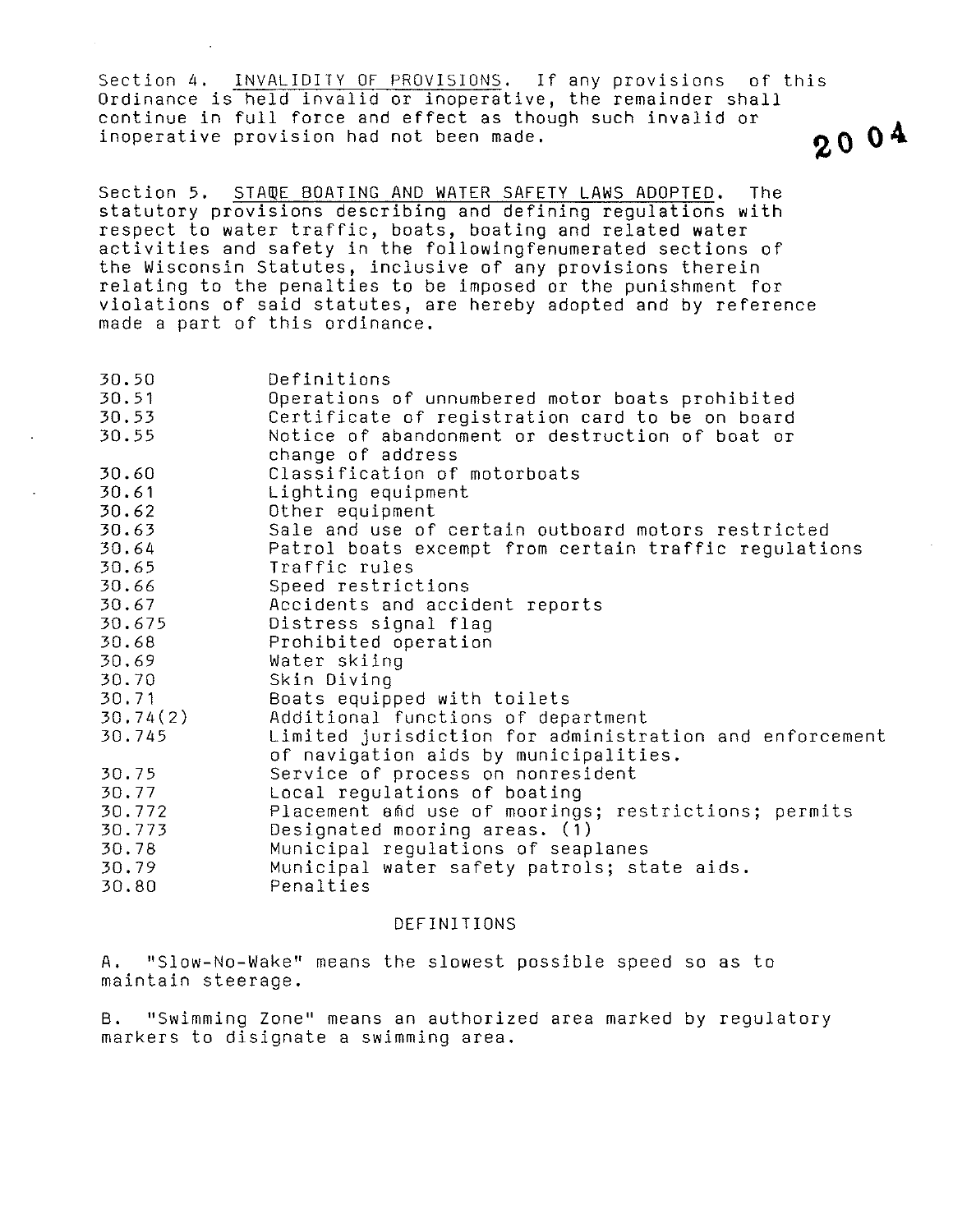C. ''Designated Anchorage'' means an area of marked as an anchorage by lawful authority. water established and  $\sum_{\text{d}}$ 

D. ''Harbor Commission'' shall mean the Fish Creek Harbor Commission, a five member appointed Commission established by the Gibraltar Town Board pursuant to Chapter 30.37 and 30.38 of the Wisconsin State Statutes.

E. ''Harbormaster'' shall mean the Chief Enforcement Officer of the Harbor Commission.

F. ''Moor:' shall mean to secure a vessel other than by anchoring

G. ''Mooring'' shall mean (1) a place where buoyant vessels are secured other than a pier, (2) the equipment used to secureaa vessel.

H. "Harbor facility'' shall mean any facility affectiog the use and operations of pleasure or commercial vessels bordering on, concerned with, or related to the Harbor of Fish Creek.

#### ARTICLE III

General Boating and Traffic control Regulations

Section 6. TRAFFIC CONTROL AUTHORITY. The Harbor Commission shall have authority to control waterborne traffic in any portion of the waters of theHarbor by use of authorized State regulatory markers, signal, orders, or directions at any time when the Harbor Commission deems it necessary in the interest of safety of persons and vessels or other property, and it shall be unlawful for any person to willfully fail or refuse to comply with any authorized State regulatory marker utilized by the Harbor Commission, or with any signal orders or directions of the Harbormaster or his authorized agent aeting as the Chief Enforcement Officer of the Harbor Commission. Such local authority shall be subordinate to applicable existing Federal and Staee regulations governing such matters.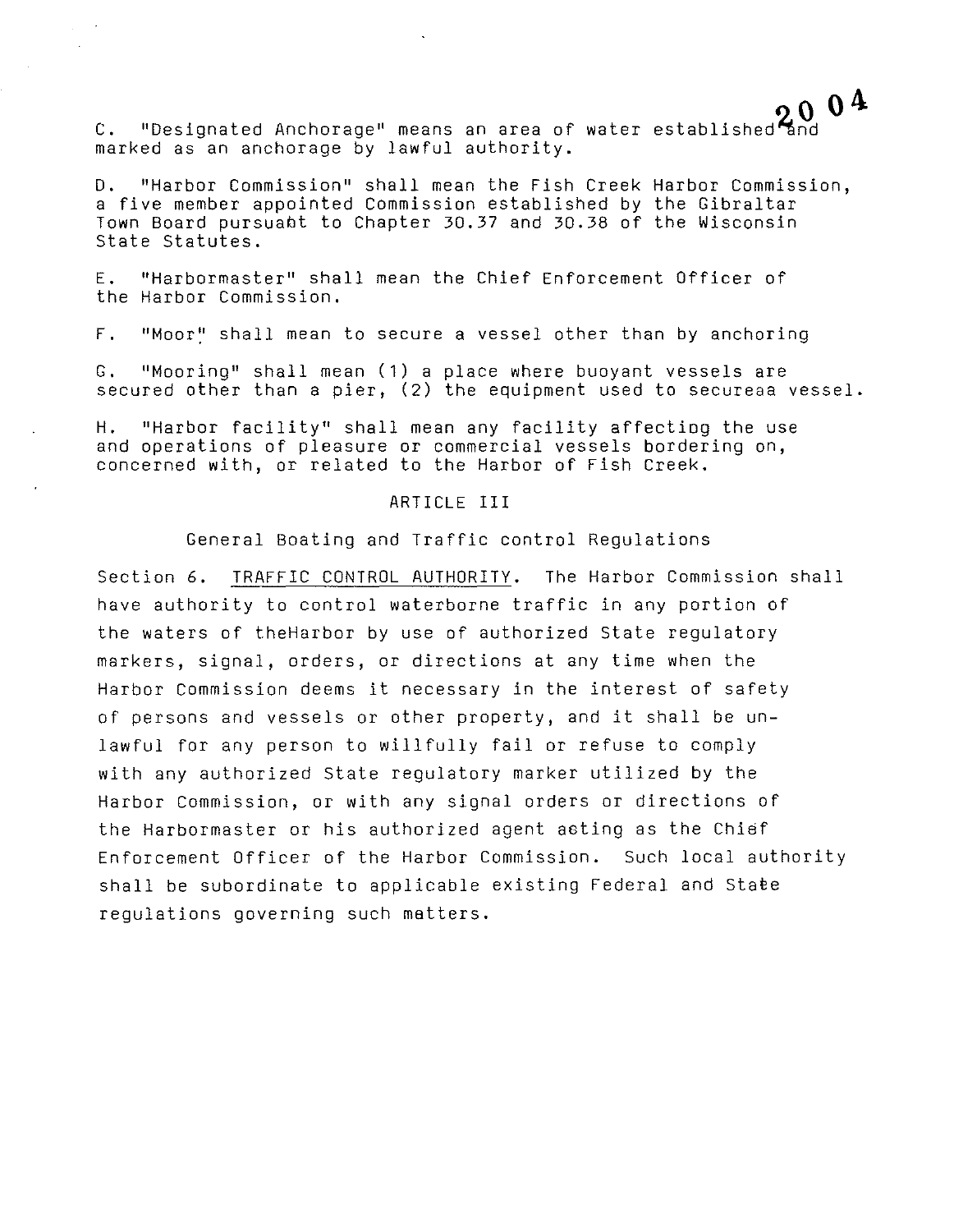Section 7. PERMITS FOR RACES AND SPECIAL EVENTS. It shall be a violation of this Ordinance for any person to engage or participate in a boatrace, exhibition, or other special event unless especially authorized by permit from the Harbormaster who shall have authority to issue such permits and to attach such conditons thereto, as, in his opinion, are necessary and reasonable for the protection of life and property.

#### General Regulations

Section 8. LIABILITY.

(a) Boat Owners: Any person using the facilities within the limits of the Harbor shall assume all risk of damage or loss to his property. The Town of Gibraltar or its duly authorized representatives assume no risk on account of fire, theft, Act of God, or damages of any kind to vessels within the harbor.

Section 9. OBSTRUCTION OF FACILITIES. It shall be a violation of this Ordinance for any person willfully to prevent any other person from the use and enjoyment of the Harbor and Harbor Facilities.

Section 10. SIGNS, ERECTION AmD MAINTENANCE. The Harbormaster may place and maintain, or cause to be placed and maintained, either on land or water, such signs, notices, signals, buoys or control devices as are deemed necessary to carry out the provisions of this Ordinance, or to secure public safety and the orderly and efficient use of the harbor. For Sale signs shall be limited to a size of eight and one-half inches  $(832^{\circ})$  by eleven inches (11") and must be posted on the vessel.

Section 11. PROTECTED SWIMMING AREA. It shall be a violation of this Ordinance to operate or navigate any vessel within a designated swimming area. The Harbor Commission may identify swimming areas by signs, buoys, or other means.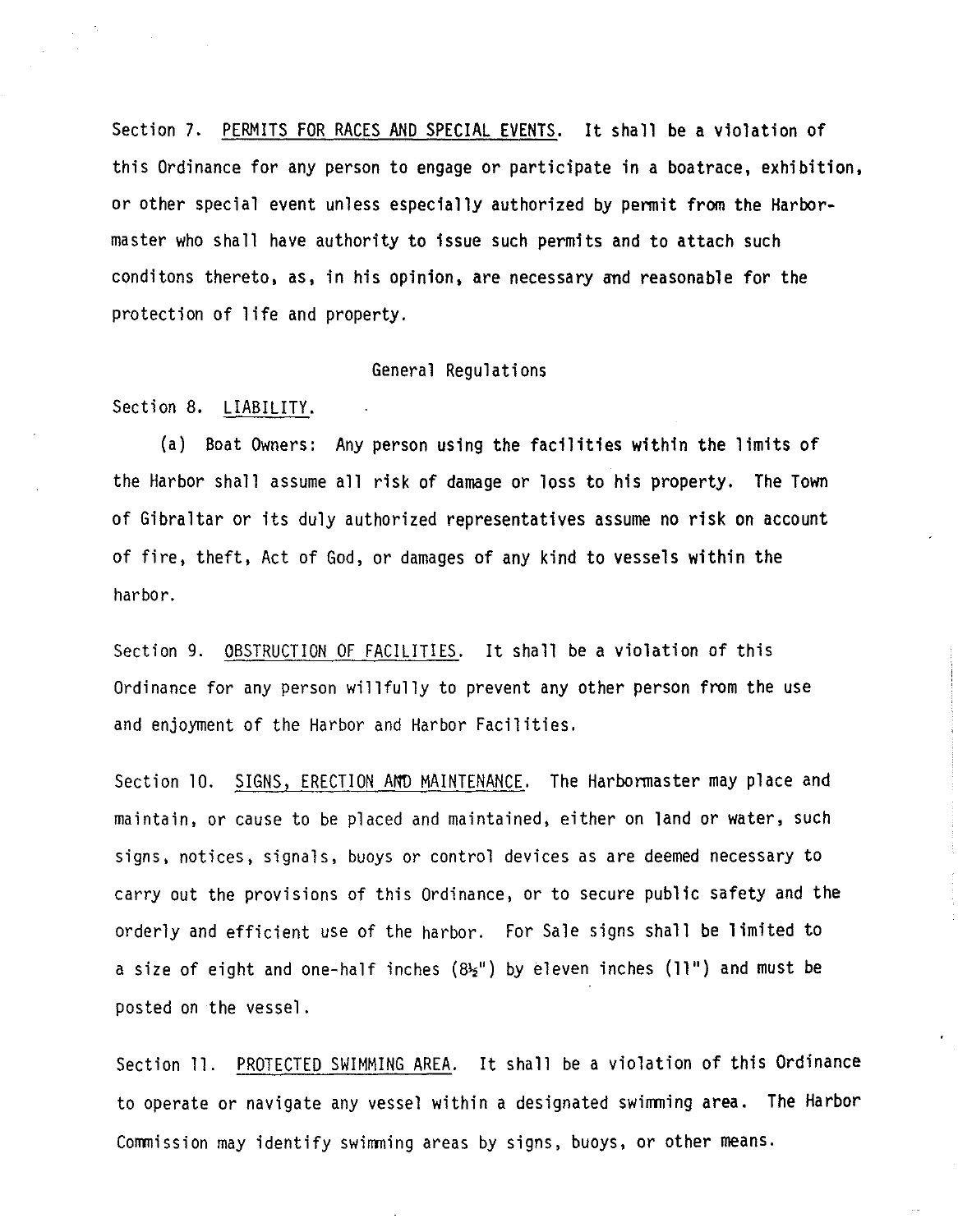Section 12. SLOW-NO-WAKE-ZONE. It shall be a violation of this Ordinance to operate or navigate any vessel within the boundaries of jurisdiction of the Harbor of Fish Creek, Town of Gibraltar, at<br>a speed greater than "SLOW-NO-WAKE".<br> $\bullet \bullet \bullet$ a speed greater than ''SLOW-NO-WAKE''·

#### ARTICLE V

#### Regulations concerning Anchoring, Mooring and Security of Vessels

Section 13. ANNUAL REGISTRATION FOR THE MOORING OF BOATS. Upon the outset of each boating season for which a boat owner desires to moor his craft within the Fish Creek Harbor or upon the seasonal placement of private mooring buoys, boat owners shall notify and register with the Harbormaster providing pertinent requested information including information about the boat, its owner(s), and anticipated dates and duration for moorigg the craft in the Harbor. It shall beca violation of this ordinance to moor a vessel within the Harbor without first completing mooring registration with the<br>Harbormaster for the boating season presently underway. The Harbormaster for the boating season presently underway. Harbormaster will then determine whether a permit will be issued and designate the location of the mooring within the "Designated Anchorage Area''. The Fish Creek Harbor Commission shall set a fee for the permit to cover costs associated with such registrations, to cover costs of establishing and maintaining the anchorage area<br>(including periodic inspection of Mooring equipment). The fee (including periodic inspection of Mooring equipment). shall also include the right to the use of a dinghy rack, use of tiolet facilities, use of garbage disposal containers, and the use of parking facilities. The fee is to be payable in full to the Harbormaster upon receipt of a permit.

''A portion of the Special Anchorage Area shall be reserved for those persons not wishing to utilize the shore facilities available; therefore, persons not utilizing the shore facilities shall not be required to pay a fee in order to obtain a permit from the Harbormaster''

All permits granted shall be valid for the duration of the year in which issued. It shall be a violation of this Ordinance to place any mooring anchor in the harbor without a permit from the Harbormaster as well as all other appropriate clearances from local, state, and federal authorities having jurisdiction over such matters.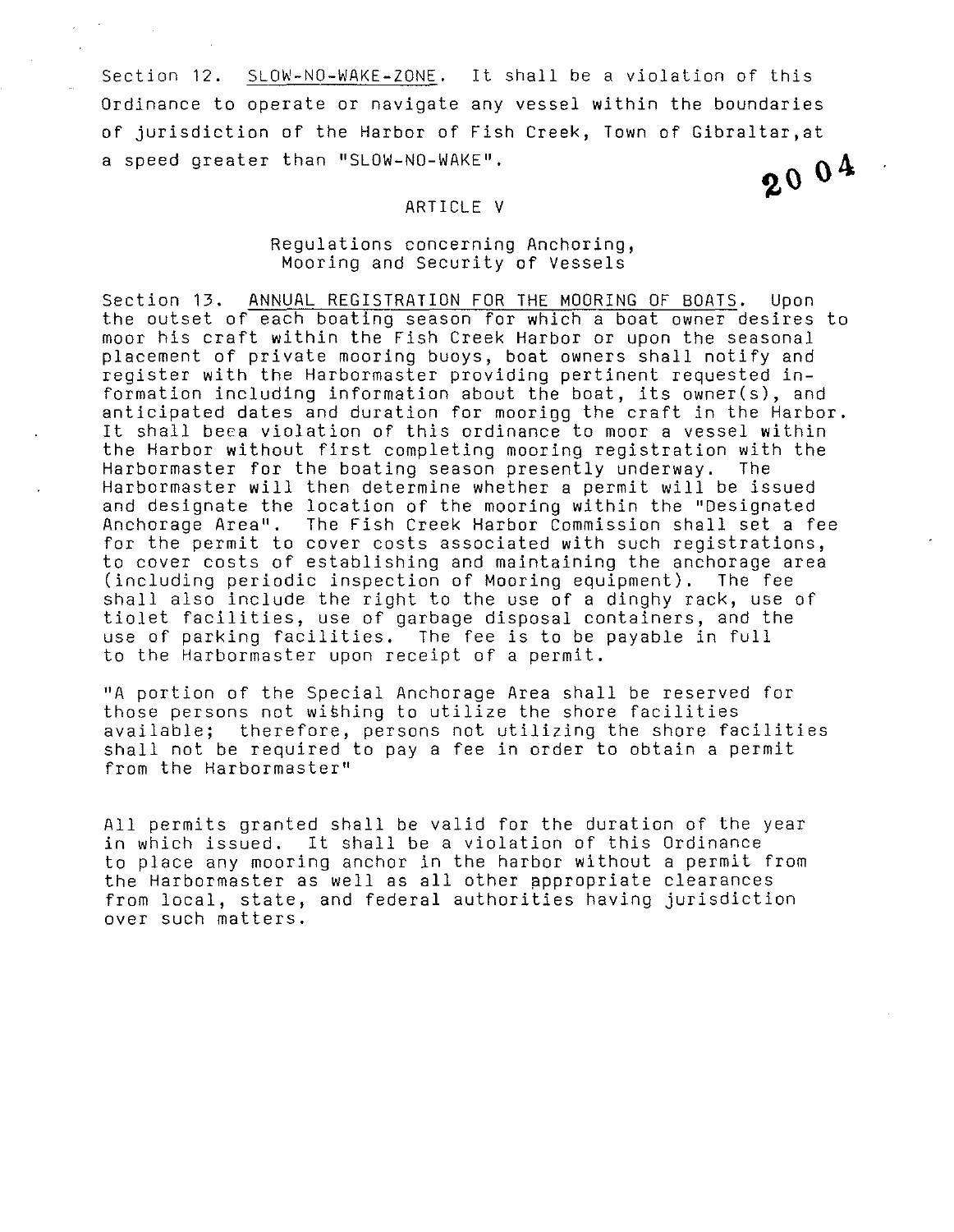The placement of such mooring shall take place in designated harbor mooring areas with site placement overseen by the harbormaster and shall be subject to the availability of adequate water area to safely accommodate additional vessels.  $\sim$  0  $^4$ 

Section 14. EXISTING MOORINGS LOCATED OUTSIDE OF THE DESIGNATED MOORING AREAS. When in the event that a mooring anchor exists outside the boundaries of the special mooring area at the time of those boundary designations and such anchor is located within a navigational fairway or when in the opinion of the Harbor Commission or other state or federal authority having jurisdiction over such matters, the mooring of a boat at such anchor represents a public nuisance or hazard to the public's health, safety, and general welfare, the private owner of such mooring(s) shall be ordered to remove the mooring(s) within 24 hours from time of notification of the violation, from the harbor or at the owner's preference, move it to a new suitably designated location in the mooring area. At the option of the instructing authority, the owner may cease use of the mooring anchor(s). Cost of such removal or transfer shall be borne by the owner of the mooring.

Section <sub>15</sub>. EXISTING NON-CONFORMING MOORINGS LOCATED INSIDE OF THE DESIGNATED MOORING AREAS. When in the opinion of the Harbor Commission or other state or federal authority having jurisdiction over such matters, the use of.existing moorings at their present location within a designated mooring area represents a nuisance or threat to safety of other moored boats, their occupants or other harbor users in general or represents an inefficiant configuration for mooring placement so that the number of potential boats safely moored is reduced, the private owner of such mooring(s) shall, within 30 days from date of notification,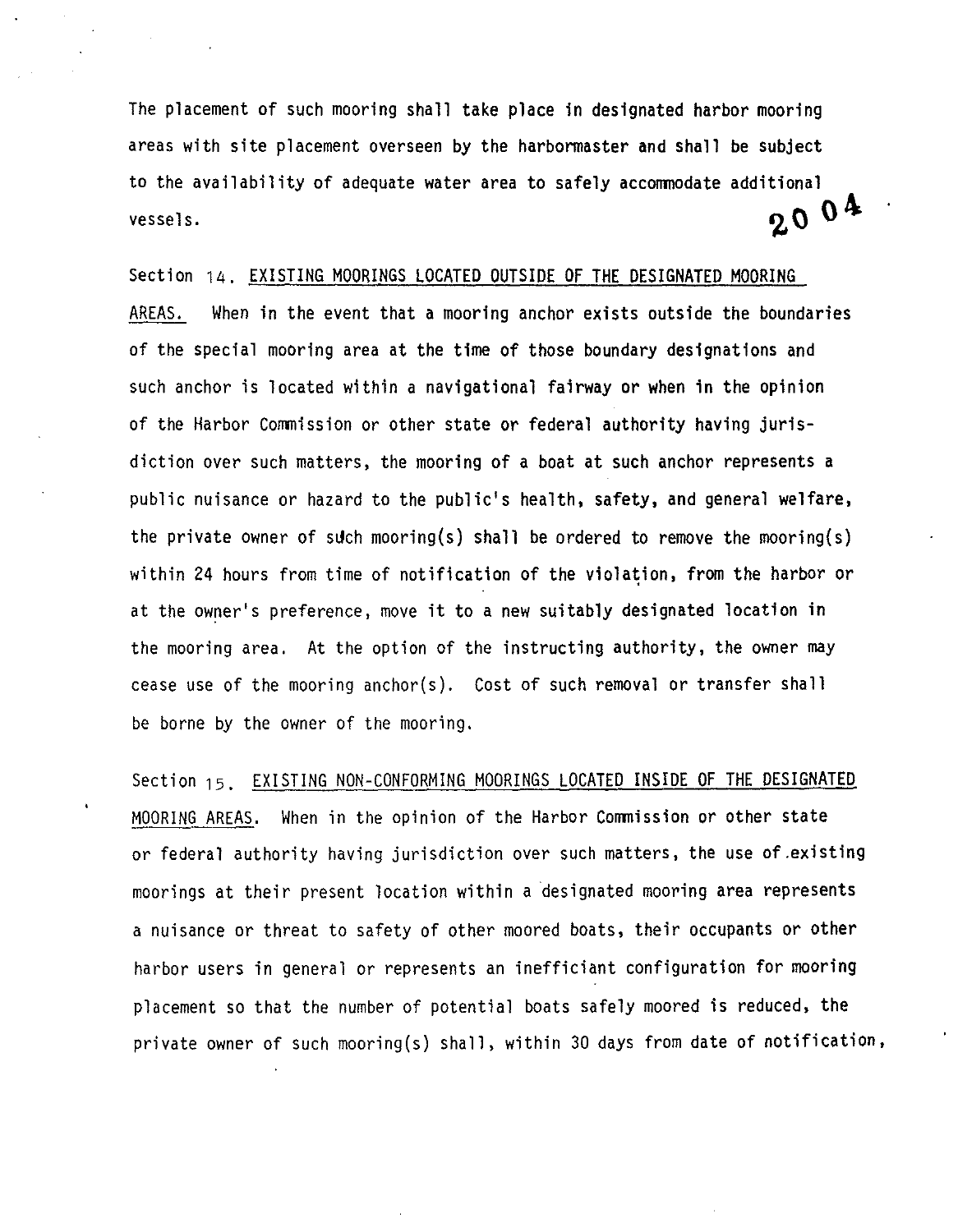## zo o4

 $\cdots$ 

be ordered to remove the mooring(s) from the harbor or at the owner's preference, move it to a new suitably designated location in the mooring area. At the option of the instructing authority, the owner may cease use of the mooring anchor(s). Cost of such removal or transfer shall be borne by the owner of the mooring.

Section 16. ANCHORING. It shall be a violation of this Ordinance to anchor a vessel in the harbor for periods in excess of one hour without first obtaining a permit from the harbormaster or from the facility operator in the case of a defined private marina area. Persons exercising their riparian rights as land owners abutting the harbor are exempt as is temporary emergency anchoring for repair purposes. These requirements shall however, not apply to temporary anchorage within designated mooring areas provided such anchorage does not encroach on the safe use of existing moorings. In instances of disagreement between boaters over such temporary anchorage, the harbormaster shall have the power to decide such matters and direct appropriate action to be taken.

If anchorage is desired within such designated mooring areas for periods greater than 24 hours, the anchorage will be considered comparable to a mooring in which case applicable mooring regulations and the necessity to register with the harbormaster will apply.

Section17. OBSTRUCTING CHANNELS. It shall be a violation of this Ordinance knowingly or willfully to obstruct the free use of any channel or waterway within the harbor or to fail to report to the Harbormaster any collision between vessels or other accident or incident causing damage to persons or property.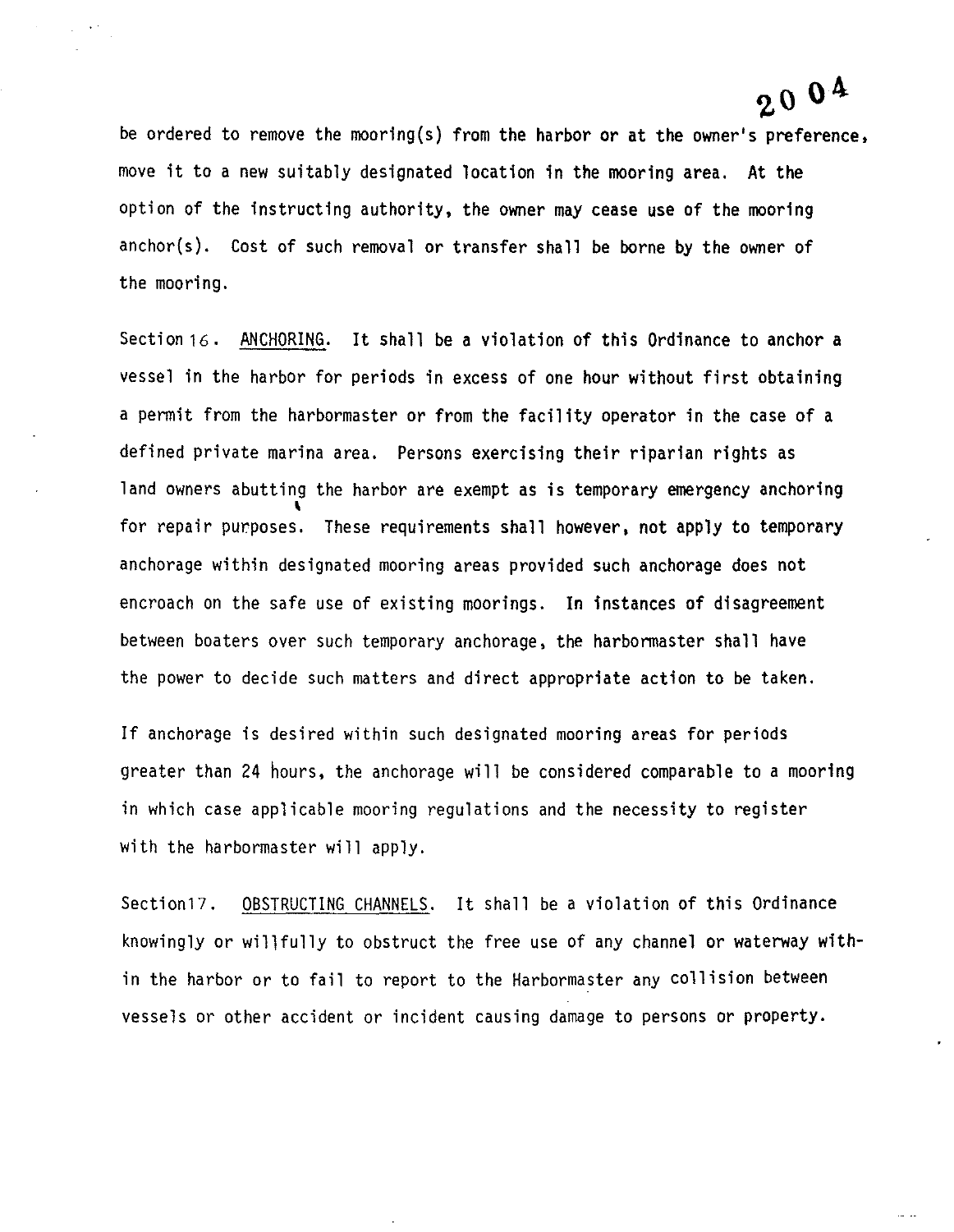Section  $18$ . ABANDONED VESSELS. When, in the opinion of the Harbor  $\mathbb{R}$   $\mathbb{N}_\mathbf{r}$  , a  $0<sup>4</sup>$ vessel has been abandoned in the harbor, he may take custody and control of such vessel and remove it, store it or otherwise dispose of it, all at the expense and sole risk of the vessel owner. Reasonable notice of such disposal shall be publically given.

Section19. VESSELS, MAKING FAST. No person shall make fast or secure a vessel to any mooring already occupied by another vessel to an unoccupied mooring the person does not own, rent, or lease (unless prior written authorization has been obtained), or to a vessel already moored, except that a rowboat, dinghy or yacht tender regularly used by a larger vessel for transportation of persons or property to or from shore may be secured to such larger vessel or to the mooring regularly used by such larger vessel. If tied within a slip, such rowboat, dinghy, or tender shall not extend into the fairway beyond the larger vessel if such larger vessel is also occupying the slip, or otherwise beyond the slip itself.

Section20. CORRECTING AN UNSAFE BERTHING. If any vessel shall be found in the judgment of the Harbormaster to be anchored or moored within the Harbor in an unsafe or dangerous manner, or in such a way as to create a hazard to other vessels or to persons or property, the Harbormaster or his duly authorized agent shall order and direct necessary measures to eliminate such unsafe or cangerous condition. Primary responsibility for compliance with such orders and directions shall rest with the owner of the improperly anchored or moored vessel or his authorized agent. In an emergency situation and in the absence of any such responsible person, the Harbormaster shall forthwith board such vessel and cause the improper situation to be corrected, and the owner of the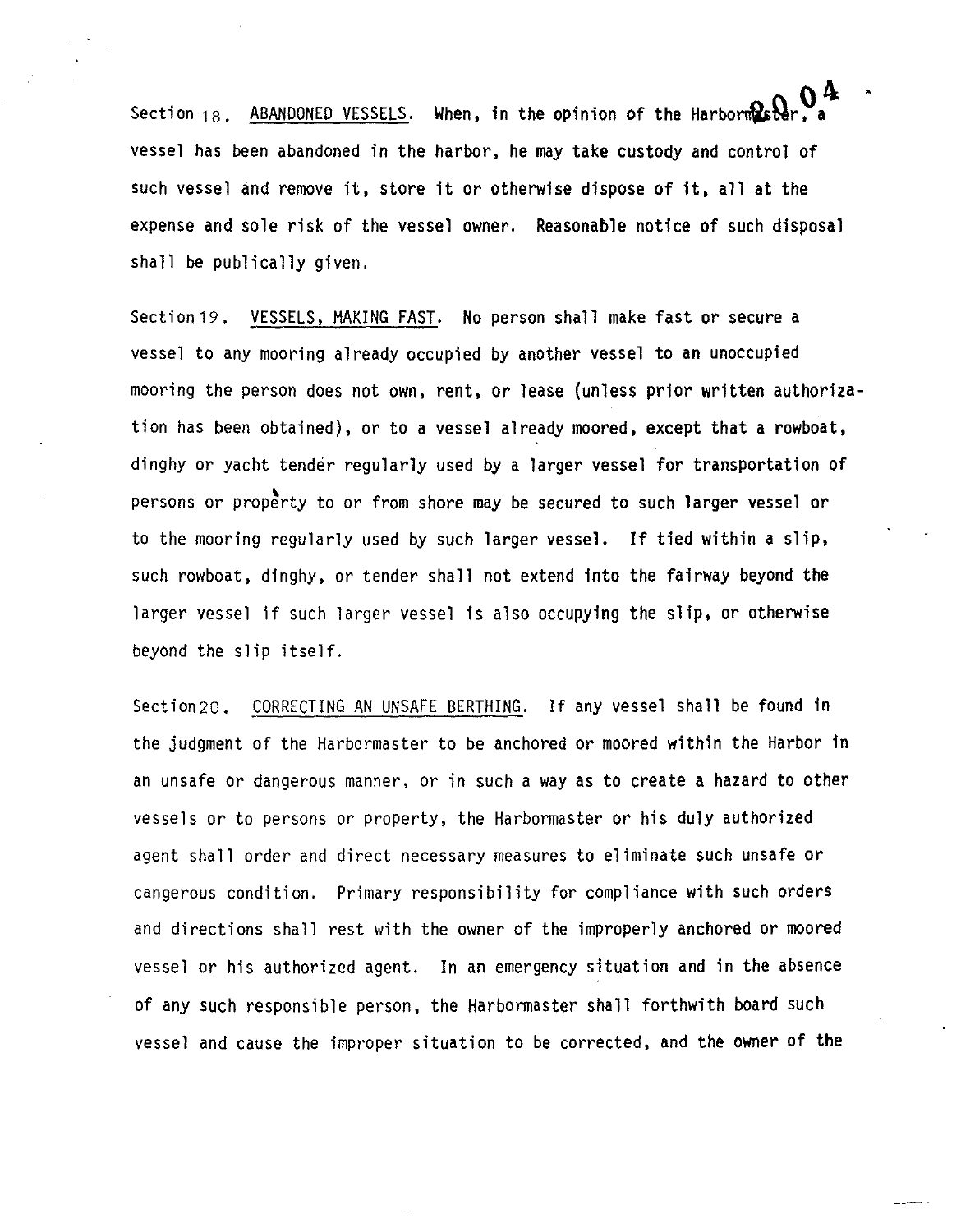vessel shall be liable for any costs incurred by the Town of Gibraltar in effecting such correction.  $200^{o4}$ 

'

Section 21. REMOVAL AND CUSTODY OF ILLEGALLY BERTHED OR ABANDONED VESSELS. If any unattended vessel shall be found to be anchored or moored illegally within the harbor or if the Harbormaster has reasonable grounds to believe that a vessel has been abandoned within the Harbor, the Harbormaster may assume custody of such vessel and cause it to be removed and held or placed \ in storage. The Harbormaster or his duly authorized agent shall not be held liable for any damage to such vessel nor liable to its owners before or after assuming custody. Vessels so taken into custody shall be released to the owner by the Harbormaster only after satisfactory proof of ownership has been presented and full reimbursement made to the Town of Gibraltar for all costs incident to recovery, movement and storage.

### Section 22. OBSTRUCTIONS OF FAIRWAYS, CHANNELS OR BERTHING SPACES AND REMOVAL OF SUNKEN VESSELS.

(a) It shall be unlawful to tie up or anchor a vessel in the Harbor in such a manner as to obstruct the fairways or channels or to prevent or obstruct the passage of other vessels; or to voluntarily or caselessly sink or allow to be sunk any vessel in any channel, fairway, berthing space; or to float loose timbers, debris, logs, or piles in any channel, fairway, or berthing space in such a manner as to impede navigation or cause damage to vessels therein. It is understood that wrecked or sunken vessels within the harbor are subject to the published rules and regulations of the United States Coast Guard and any applicable State law, rules, or regulations.